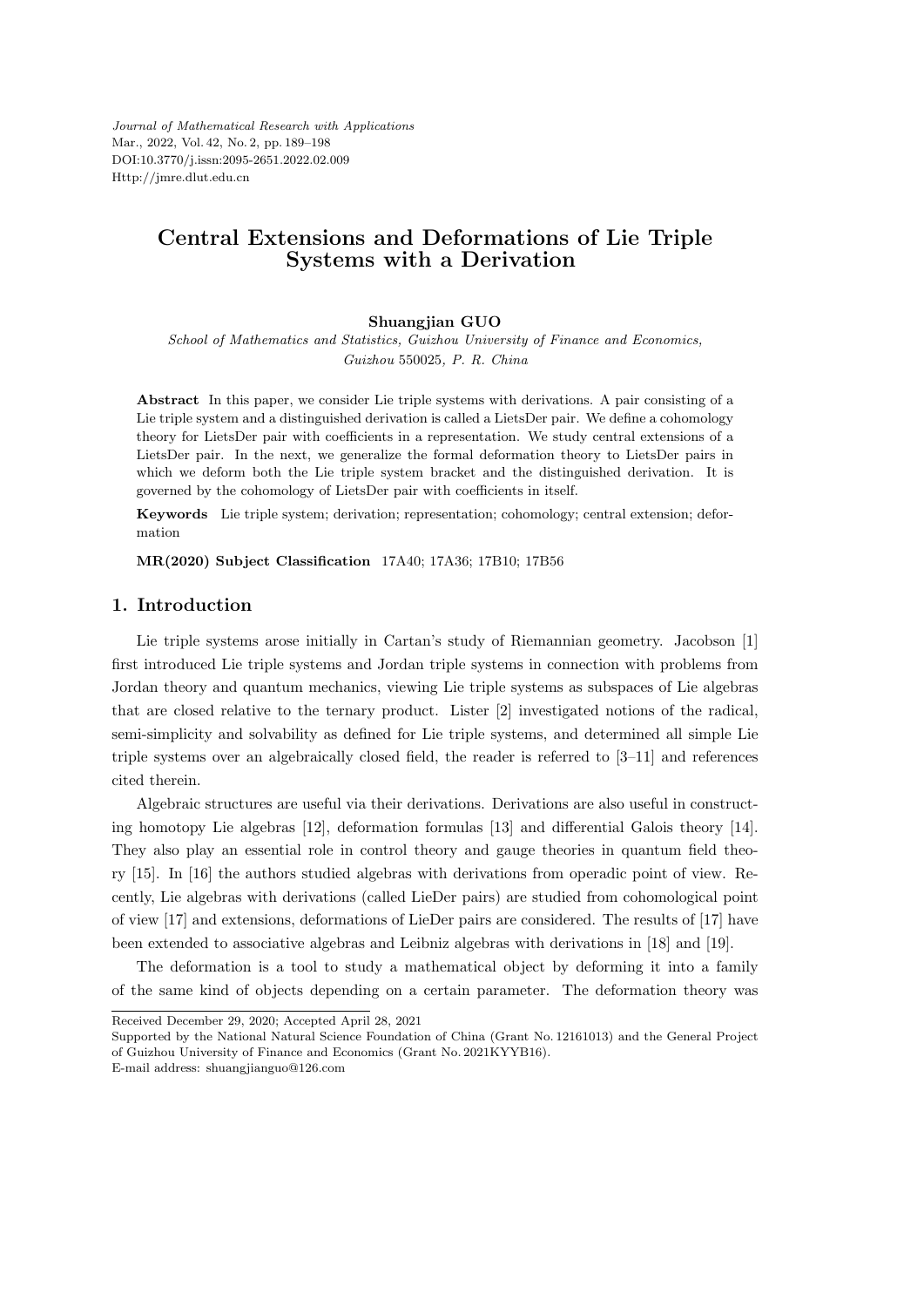introduced by Gerstenhaber for rings and algebras [20, 21], and by Kubo and Taniguchi for Lie triple systems [22]. They studied 1-parameter formal deformations and established the connection between the cohomology groups and infnitesimal deformations: the suitable cohomology groups for the deformation theory of associative algebras and Lie triple systems are the Hochschild cohomology [23] and the Yamaguti cohomology [24], respectively.

The paper is organized as follows. In Section 2, we define a cohomology theory for LietsDer pair with coefficients in a representation. In Section 3, we study central extensions of a LietsDer pair and show that isomorphic classes of central extensions are classified by the second cohomology of the LietsDer pair with coefficients in the trivial representation. In Section 4, we study formal one-parameter deformations of LietsDer pairs in which we deform both the Lie triple system bracket and the distinguished derivations.

Throughout this paper, we work over the field F.

#### **2. Cohomology of LietsDer pairs**

In this section, we define a cohomology theory for LietsDer pair with coefficients in a representation.

**Definition 2.1** ([2]) *A vector space T* together with a trilinear map  $(x, y, z) \mapsto [x, y, z]_T$  is *called a Lie triple system if*

- $[T1]$   $[x, x, y]_T = 0,$
- $(T2)$   $[x, y, z]_T + [y, z, x]_T + [z, x, y]_T = 0,$
- (T3)  $[u, v, [x, y, z]_T]_T = [[u, v, x]_T, y, z]_T + [x, [u, v, y]_T, z]_T + [x, y, [u, v, z]_T]_T,$

*for all*  $x, y, z, u, v \in T$ *.* 

**Definition 2.2** ([24]) *Let*  $(T, [\cdot, \cdot, \cdot]_T)$  *be a Lie triple system, M an* F-vector space. If  $\theta$ :  $T \times T \rightarrow End(M)$  *is a bilinear map such that for all*  $a, b, c, d \in T$ *,* 

$$
\theta(c, d)\theta(a, b) - \theta(b, d)\theta(a, c) - \theta(a, [b, c, d]_T) + D(b, c)\theta(a, d) = 0,
$$
\n(2.1)

$$
\theta(c,d)D(a,b) - D(a,b)\theta(c,d) + \theta([a,b,c]_T,d) + \theta(c,[a,b,d]_T) = 0,
$$
\n(2.2)

where  $D(a,b) = \theta(b,a) - \theta(a,b)$ , then  $(M, \theta)$  is called the representation of  $(T, [\cdot, \cdot, \cdot]_T)$ .  $(M, 0)$ *is called the trivial representation of*  $(T, [\cdot, \cdot, \cdot]_T)$ *.* 

**Definition 2.3** ([25]) Let  $(T, [\cdot, \cdot, \cdot]_T)$  be a Lie triple system. A derivation on  $T$  is given by a *linear map*  $\phi_T : T \to T$  *satisfying* 

$$
\phi_T([x,y,z]_T)=[\phi_T(x),y,z]_T+[x,\phi_T(y),z]_T+[x,y,\phi_T(z)]_T, \quad \forall x,y,z\in T.
$$

*We call the pair* (*T, ϕ<sup>T</sup>* ) *composed of a Lie triple system and a derivation a LietsDer pair.*

**Example 2.4** Let  $(T, [\cdot, \cdot])$  be a Lie algebra. We define  $[\cdot, \cdot, \cdot]_T : T \times T \times T \to T$  and  $\phi_T : T \to T$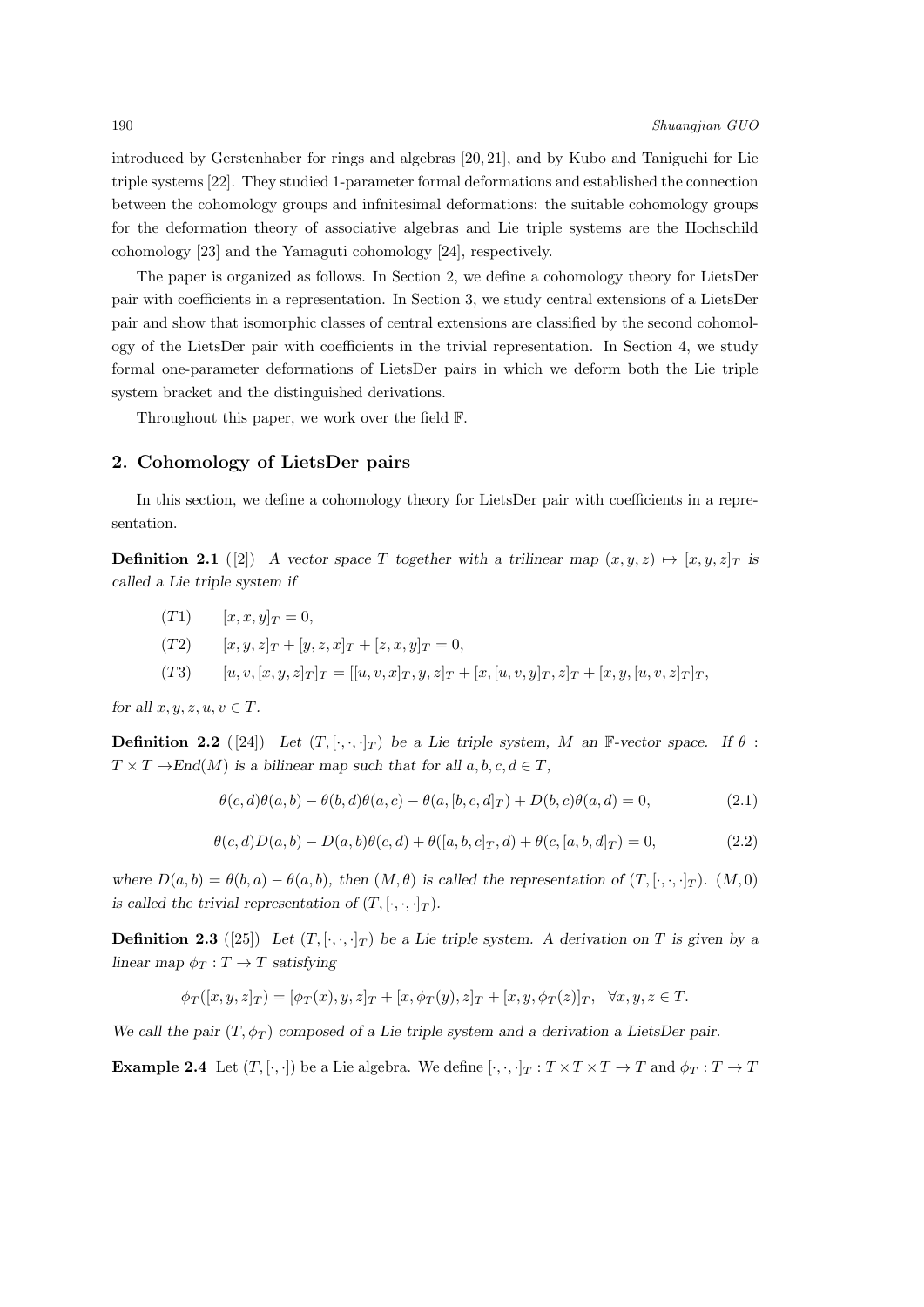*Central extensions and deformations of Lie triple systems with a derivation* 191

by

$$
[x, y, z]_T := [[x, y], z],
$$

 $\phi_T([x, y, z]_T) = [\phi_T(x), y, z]_T + [x, \phi_T(y), z]_T + [x, y, \phi_T(z)]_T, \quad \forall x, y, z \in T.$ 

Then  $(T, \phi_T)$  becomes a LietsDer pair.

**Definition 2.5** *Let*  $(T, \phi_T)$  *be a LietsDer pair.* A representation of it is given by  $(M, \phi_M)$  in *which M* is a representation of *T* and  $\phi_M : M \to M$  is a linear map satisfying

$$
\phi_M(\theta(x,y)(m)) = \theta(\phi_T(x), y)(m) + \theta(x, \phi_T(y))(m) + \theta(x, y)(\phi_M(m)),
$$
  

$$
\phi_M(D(x,y)(m)) = D(\phi_T(x), y)(m) + D(x, \phi_T(y))(m) + D(x, y)(\phi_M(m)),
$$

*for all*  $x, y \in T$  *and*  $m \in M$ *.* 

**Proposition 2.6** *Let*  $(T, \phi_T)$  *be a LietsDer pair and*  $(M, \phi_M)$  *be a representation of it. Then*  $(T \oplus M, \phi_T \oplus \phi_M)$  is a LietsDer pair where the Lie triple system bracket on  $T \oplus M$  is given by *the semi-direct product*

$$
[(x, m), (y, n), (z, p)] = ([x, y, z]_T, \theta(y, z)(m) - \theta(x, z)(n) + D(x, y)(p)),
$$

*for any*  $x, y, z \in T$  *and*  $m, n, p \in M$ .

**Proof** It is known that  $T \oplus M$  equipped with the above product is a Lie triple system. Moreover, we have

$$
(\phi_T \oplus \phi_M)([(x, m), (y, n), (z, p)])
$$
  
=  $(\phi_T([x, y, z]_T), \phi_M(\theta(y, z)(m)) - \phi_M(\theta(x, z)(n)) + \phi_M(D(x, y)(p)))$   
=  $([\phi_T(x), y, z]_T, \theta(y, z)(\phi_M(m)) - \theta(\phi_T(x), z)(n) + D(\phi_T(x), y)(p)) +$   
 $([x, \phi_T(y), z]_T, \theta(\phi_T(y), z)(m) - \theta(x, z)(\phi_M(n)) + D(x, \phi_T(y))(p)) +$   
 $([x, y, \phi_T(z)]_T, \theta(y, \phi_T(z))(m) - \theta(x, \phi_T(z))(n) + D(x, y)(\phi_M(p)))$   
=  $[(\phi_T \oplus \phi_M)(x, m), (y, n), (z, p)] + [(x, m), (\phi_T \oplus \phi_M)(y, n), (z, p)] +$   
 $[(x, m), (y, n), (\phi_T \oplus \phi_M)(z, p)].$ 

Hence the proof is completed.  $\square$ 

Let  $\theta$  be a representation of  $(T, [\cdot, \cdot, \cdot]_T)$  on *M*. If an *n*-linear map  $f: T \times T \times \cdots \times T \to M$ satisfies

(1)  $f(x_1, \ldots, x, x, x_n) = 0$ ,

(2)  $f(x_1,...,x_{n-3},x,y,z) + f(x_1,...,x_{n-3},y,z,x) + f(x_1,...,x_{n-3},z,x,y) = 0,$ then *f* is called an *n*-cochain on *T*. Denote by  $C<sup>n</sup>(T, M)$  the set of all *n*-cochains.

Define the linear maps  $d: C^n(T, M) \to C^{n+2}(T, M), n \ge 1$  as follows: for  $f \in C^{2n-1}(T, M), n = 1, 2, 3, \ldots$ ,

$$
df(x_1,...,x_{2n+1}) = \theta(x_{2n},x_{2n+1})f(x_1,...,x_{2n-1}) - \theta(x_{2n-1},x_{2n+1})f(x_1,...,x_{2n-2},x_{2n}) +
$$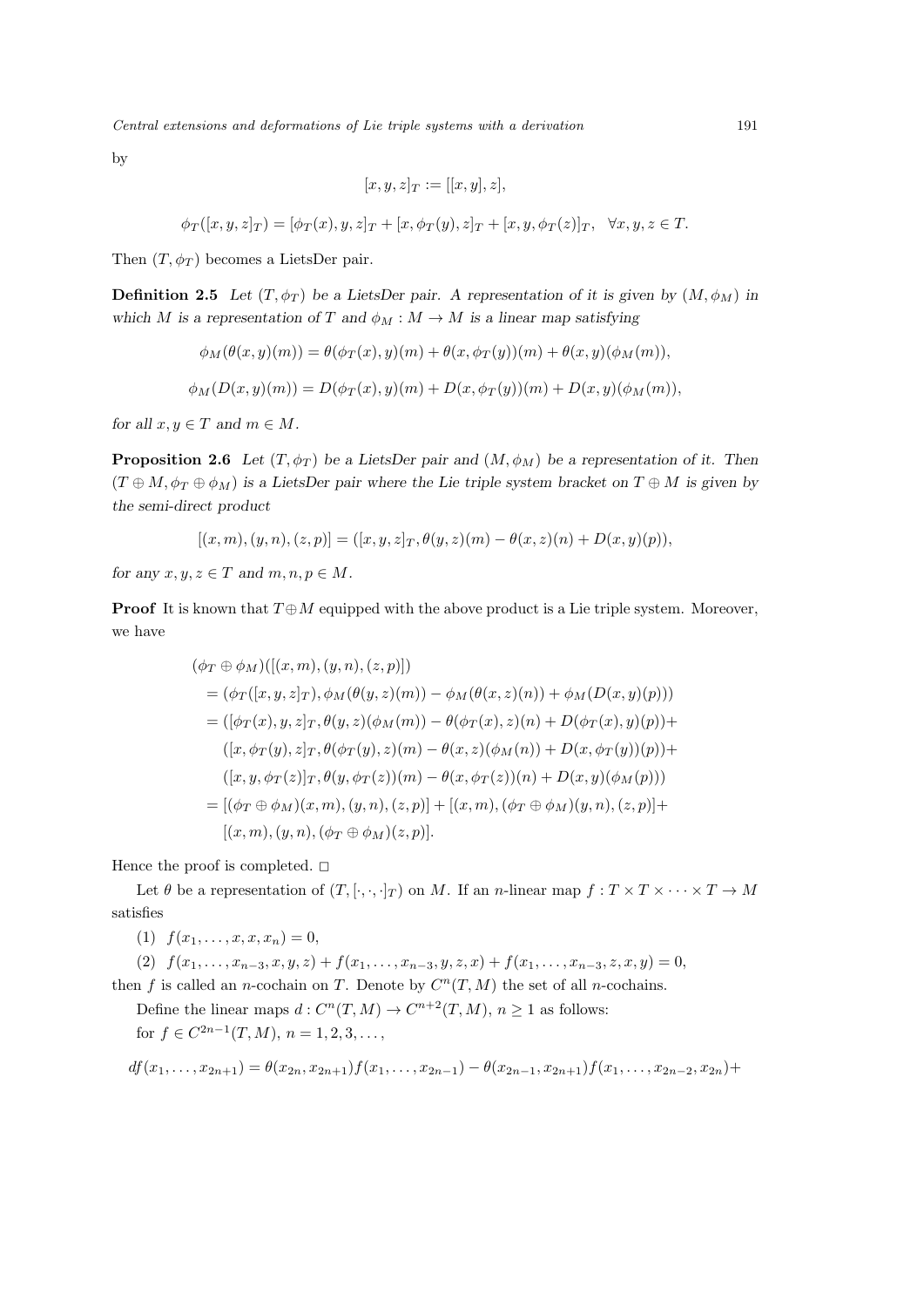$$
\sum_{k=1}^{n} (-1)^{n+k} D(x_{2k-1}, x_{2k}) f(x_1, \ldots, \widehat{x_{2k-1}}, \widehat{x_{2k}}, \ldots, x_{2n+1}) +
$$
\n
$$
\sum_{k=1}^{n} \sum_{j=2k+1}^{2n+1} (-1)^{n+k+1} f(x_1, \ldots, \widehat{x_{2k-1}}, \widehat{x_{2k}}, \ldots, [x_{2k-1}, x_{2k}, x_j], \ldots, x_{2n+1});
$$
\nfor  $f \in C^{2n}(T, M), n = 1, 2, 3, \ldots,$ \n
$$
df(y, x_1, \ldots, x_{2n+1}) = \theta(x_{2n}, x_{2n+1}) f(y, x_1, \ldots, x_{2n-1}) -
$$
\n
$$
\theta(x_{2n-1}, x_{2n+1}) f(y, x_1, \ldots, x_{2n-2}, x_{2n}) +
$$
\n
$$
\sum_{k=1}^{n} (-1)^{n+k} D(x_{2k-1}, x_{2k}) f(y, x_1, \ldots, \widehat{x_{2k-1}}, \widehat{x_{2k}}, \ldots, x_{2n+1}) +
$$
\n
$$
\sum_{k=1}^{n} \sum_{j=2k+1}^{2n+1} (-1)^{n+k+1} f(y, x_1, \ldots, \widehat{x_{2k-1}}, \widehat{x_{2k}}, \ldots, [x_{2k-1}, x_{2k}, x_j], \ldots, x_{2n+1}),
$$

where the sign<sup> $\hat{\ }$ </sup>indicates that the element below must be omitted, and  $d \circ d = 0$ .

In the next, we introduce a cohomology for a LietsDer pair with coefficients in a representation.

Let  $(T, \phi_T)$  be a LietsDer pair and  $(M, \phi_M)$  be a representation of it. For any  $n \geq 1$ , we define a new map  $\delta$  :Hom $(T^{\otimes n}, M) \to \text{Hom}(T^{\otimes n+1}, M)$  by

$$
\delta: \text{Hom}(T^{\otimes n}, M) \to \text{Hom}(T^{\otimes n+1}, M)
$$
  
\n
$$
\delta f(x_1, x_2, \dots, x_{n+1})
$$
  
\n
$$
= \sum_{k=1}^{n+1} (\sum_{i=1}^n f \circ (Id_T \otimes \dots \otimes \phi_T \otimes \dots \otimes Id_T) - \phi_M \circ f)(x_1, x_2, \dots, \widehat{x}_k, \dots, x_{n+1}).
$$

The following lemma is useful to define the coboundary operator of the cohomology of Liets-Der pair.

**Lemma 2.7** *The map*  $\delta$  *commutes with d*, *i.e.*,  $d \circ \delta = \delta \circ d$ *.* 

We are now in a position to define the cohomology of the LietsDer pair. Define the space  $C_{\text{LietsDer}}^0(T, M)$  of 0-cochains to be 0 and the space  $C_{\text{LietsDer}}^1(T, M)$  of 1-cochains to be Hom $(T, M)$ . The space of *n*-cochains  $C_{\text{LietsDer}}^n(T, M)$ , for  $n \geq 2$ , is defined by

$$
C^n_{\text{LietsDer}}(T, M) := \text{Hom}(T^{\otimes n}, M) \otimes \text{Hom}(T^{\otimes n-1}, M).
$$

We define a map  $\partial$  :  $C_{\text{LietsDer}}^n(T, M) \to C_{\text{LietsDer}}^{n+2}(T, M)$  by

$$
\begin{aligned} & \partial f = (df, -\delta f), \ \ \text{for any} \ \ f \in C^1_{\text{LietsDer}}(T, M), \\ & \partial (f_n, \overline{f_n}) = (df_n, d\overline{f}_n - \delta f_n), \ \ \text{for any} \ \ (f_n, \overline{f}_n) \in C^{2n-1}_{\text{LietsDer}}(T, M), \\ & \partial (f_n, \overline{f_n}) = (df_n, d\overline{f_n} + \delta f_n), \ \ \text{for any} \ \ (f_n, \overline{f}_n) \in C^{2n}_{\text{LietsDer}}(T, M). \end{aligned}
$$

**Proposition 2.8** *The map*  $\partial$  *satisfies*  $\partial \circ \partial = 0$ *.* 

**Proof** For any  $f \in C^1_{\text{LietsDer}}(T, M)$ , we have

$$
(\partial \circ \partial)f = \partial(df, -\delta f) = ((d \circ d)f, -(d \circ \delta)f + (\delta \circ d)f) = 0.
$$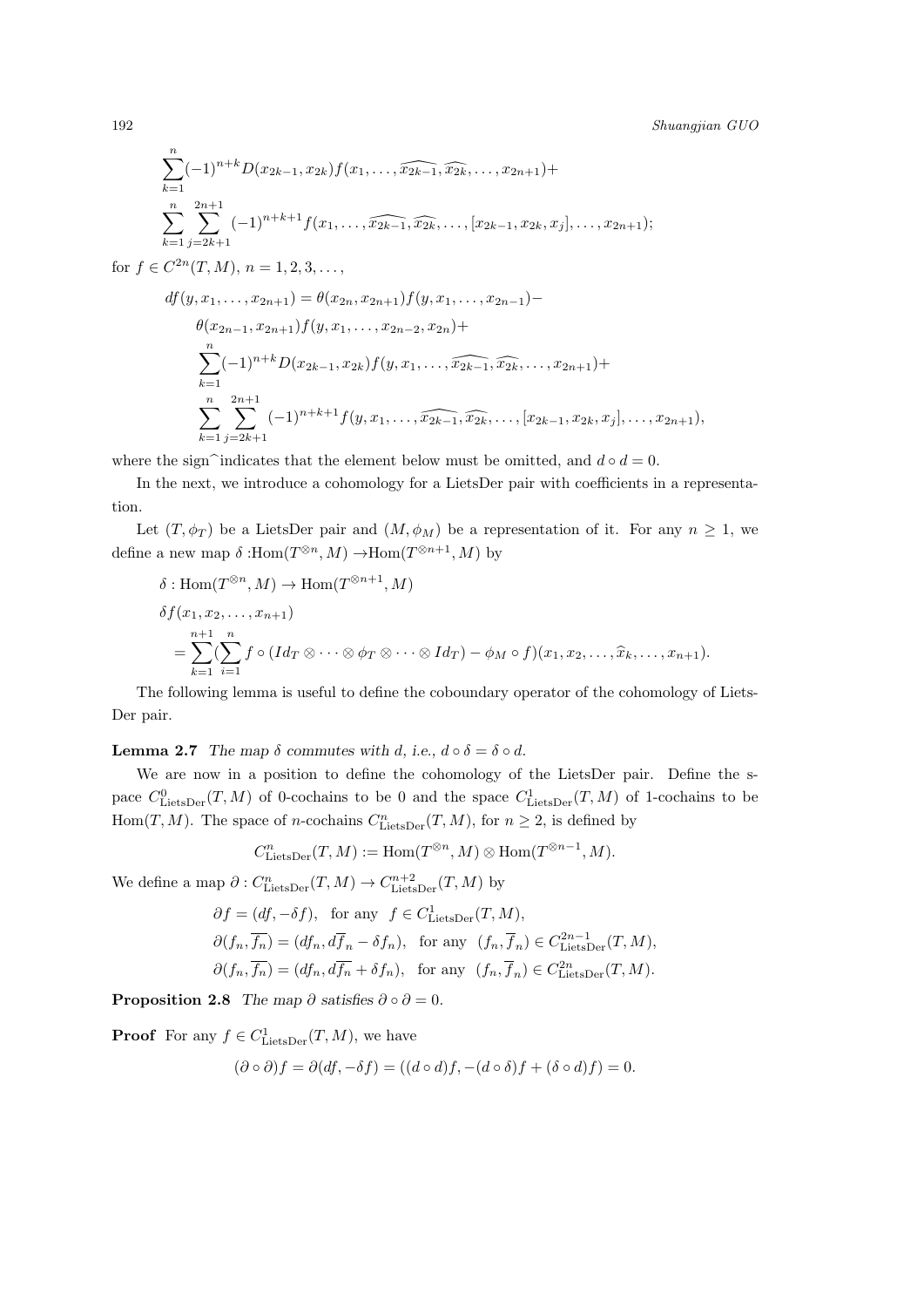*Central extensions and deformations of Lie triple systems with a derivation* 193

Similarly, for any  $(f_n, \overline{f}_n) \in C^n_{\text{LietsDer}}(T, M)$ , we have

$$
(\partial \circ \partial)(f_n, \overline{f_n}) = \partial(df_n, df_n + (-1)^n f_n)
$$
  
= 
$$
(d^2 f_n, d^2 \overline{f_n} + (-1)^n d\delta f_n + (-1)^{n+1} \delta df_n) = 0.
$$

Hence the proof is completed.  $\square$ 

Therefore,  $(C^*_{\text{LietsDer}}(T, M), \partial)$  forms a cochain complex. We denote the corresponding cohomology groups by  $H^*_{\text{LietsDer}}(T, M)$ .

#### **3. Central extensions of LietsDer pairs**

In this section, we study central extensions of a LietsDer pair, we show that isomorphic classes of central extensions are classified by the cohomology of the LietsDer pair with coefficients in the trivial representation.

Let  $(T, \phi_T)$  be a LietsDer pair and  $(M, \phi_M)$  be an abelian LietsDer pair i.e., the Lie triple system bracket of *M* is trivial.

**Definition 3.1** *A central extension of*  $(T, \phi_T)$  *by*  $(M, \phi_M)$  *is an exact sequence of LietsDer pairs*

$$
0 \longrightarrow (M, \phi_M) \xrightarrow{i} (\hat{T}, \phi_{\hat{T}}) \xrightarrow{p} (T, \phi_T) \longrightarrow 0 \tag{3.1}
$$

*such that*  $[i(m), \hat{x}, \hat{y}] = 0$ , for all  $m \in M, \hat{x}, \hat{y} \in \hat{T}$ .

In a central extension, we can identify  $M$  with the corresponding subalgebra of  $\hat{T}$  and with this  $\phi_M = \phi_{\hat{T}}|_M$ .

**Definition 3.2** *Two central extensions*  $(\hat{T}, \phi_{\hat{T}})$  *and*  $(\hat{T'}, \phi_{\hat{T'}})$  *are said to be isomorphic if there is an isomorphism*  $\eta : (\hat{T}, \phi_{\hat{T}}) \to (\hat{T}', \phi_{\hat{T}'})$  *of LietsDer pairs that makes the following diagram commutative*



*Diagram 1 Two central extensions isomorphic*

Let Eq. (3.1) be a central extension. A section of the map *p* is given by a linear map  $s: T \to \hat{T}$ such that  $p \circ s = Id_T$ .

For any section *s*, we define maps  $\psi : T \otimes T \otimes T \to M$  and  $\chi : T \to M$  by

 $\psi(x, y, z) := [s(x), s(y), s(z)]_{\hat{T}} - s([x, y, z]_T), \chi(x) = \phi_{\hat{T}}(s(x)) - s(\phi_T(x)), \quad \forall x, y, z \in T.$ 

Note that the vector space  $\hat{T}$  is isomorphic to the direct sum  $T \oplus M$  via the section *s*. Therefore, we may transfer the structures of  $\hat{T}$  to  $T \oplus M$ . The product and linear maps on *T ⊕ M* are given by

$$
[(x, m), (y, n), (z, p)]_{\psi} = ([x, y, z]_T, \psi(x, y, z)),
$$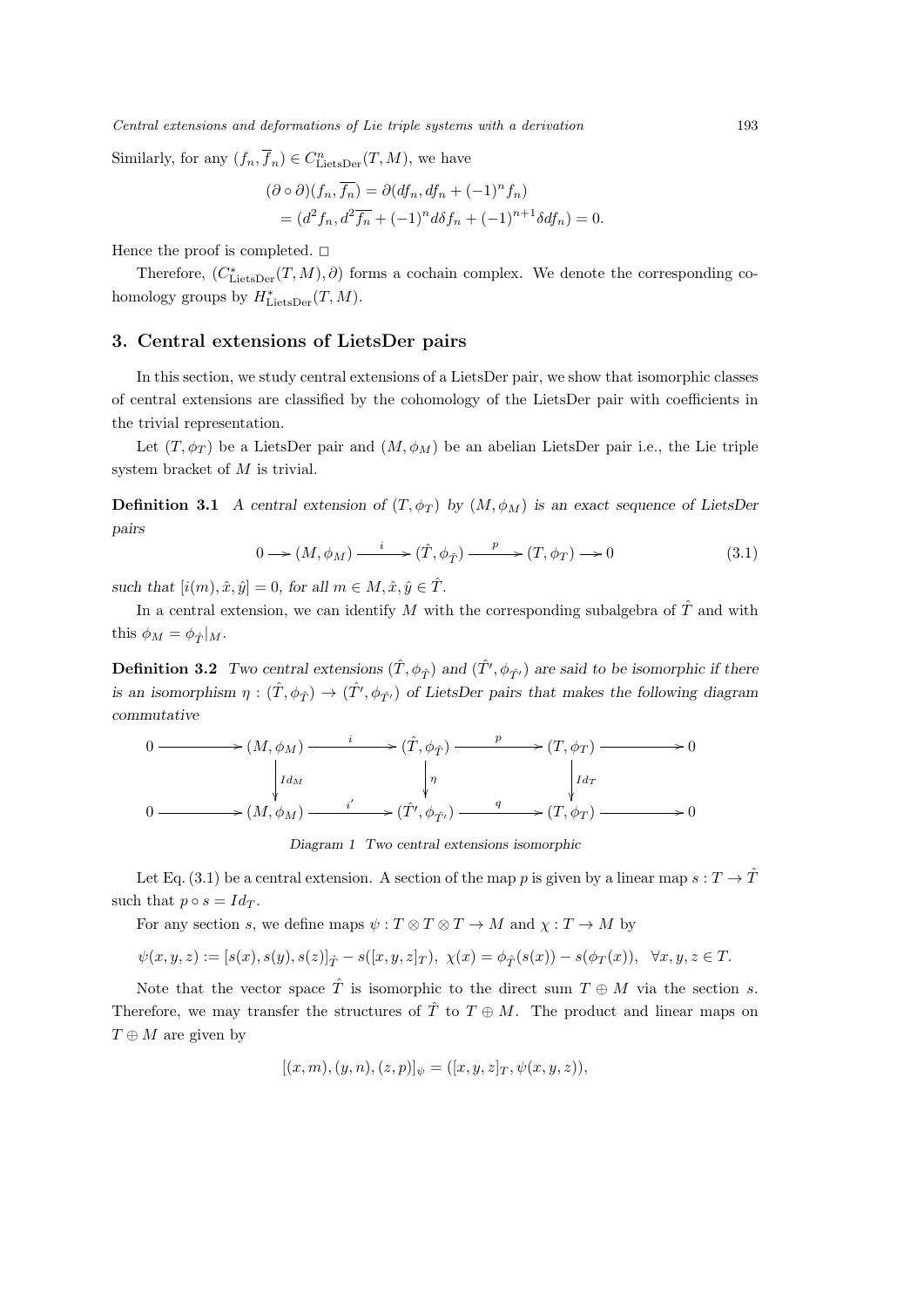$$
\phi_{T\oplus M}(x,m)=(\phi_T(x),\phi_M(m)+\chi(x)).
$$

**Proposition 3.3** *The vector space*  $T \oplus M$  *equipped with the above product and linear maps*  $\phi_{T \oplus M}$  forms a LietsDer pair if and only if  $(\psi, \chi)$  is a 3-cocycle in the cohomology of the LietsDer *pair T* with coefficients in the trivial representation *M.* Moreover, the cohomology class of  $(\psi, \chi)$ *does not depend on the choice of the section s.*

**Proof** The tuple  $(T \oplus M, \phi_{T \oplus M})$  is a LietsDer pair if and only if

$$
[(x, m), (x, m), (y, n)]_{\psi} = 0,
$$
\n(3.2)

$$
[(x, m), (y, n), (z, p)]_{\psi} + [(y, n), (z, p), (x, m)]_{\psi} + [(z, p), (x, m), (y, n)]_{\psi} = 0,
$$
\n
$$
[(x, m), (y, n), [(z, p), (v, k), (w, l)]_{\psi}]_{\psi}
$$
\n(3.3)

$$
= [[(x, m), (y, n), (z, p)]_{\psi}, (v, k), (w, l)]_{\psi} + [(z, p), [(x, m), (y, n), (v, k)]_{\psi}, (w, l)]_{\psi} + [(z, p), (v, k), [(x, m), (y, n), (w, l)]_{\psi}]_{\psi},
$$
\n(3.4)

$$
\phi_{T \oplus M}[(x, m), (y, n), (z, p)]_{\psi}
$$
\n
$$
= [\phi_{T \oplus M}(x, m), (y, n), (z, p)]_{\psi} + [(x, m), \phi_{T \oplus M}(y, n), (z, p)]_{\psi} + [(x, m), (y, n), \phi_{T \oplus M}(z, p)]_{\psi},
$$
\n(3.5)

for all  $x \oplus m$ ,  $y \oplus n$ ,  $z \oplus p$ ,  $v \oplus k$ ,  $w \oplus l \in T \oplus M$ . The condition Eq. (3.2) is equivalent to

$$
\psi(x, x, y) = 0.
$$

The condition Eq. (3.3) is equivalent to

$$
\psi(x, y, z) + \psi(y, z, x) + \psi(z, x, y) = 0.
$$

The condition Eq. (3.4) is equivalent to

$$
\psi(x, y, [z, v, w]_T) = \psi([x, y, z]_T, v, w) + \psi(z, [x, y, v]_T, w) + \psi(z, v, [x, y, w]_T).
$$

Hence,  $d(\psi) = 0$ . The condition Eq. (3.5) is equivalent to

$$
\phi_M(\psi(x, y, z)) + \chi([x, y, z]_T) = \psi(\phi_T(x), y, z) + \psi(x, \phi_T(y), z) + \psi(x, y, \phi_T(z)).
$$

This is the same as  $d(\chi) + \delta \psi = 0$ .

Let  $s_1, s_2$  be two sections of *p*. Define a map  $u: T \to M$  by  $u(x) := s_1(x) - s_2(x)$ . Then we have

$$
\psi(x, y, z) = [s_1(x), s_1(y), s_1(z)]_{\hat{T}} - s_1([x, y, z]_T)
$$
  
=  $[s_2(x) + u(x), s_2(y) + u(y), s_2(z) + u(z)]_{\hat{T}} - s_2([x, y, z]_T) - u([x, y, z]_T)$   
=  $\psi'(x, y, z) - u([x, y, z]_T),$ 

and

$$
\chi(x) = \phi_{\hat{T}}(s_1(x)) - s_1(\phi_T(x)) = \phi_{\hat{T}}(s_2(x) + u(x)) - s_2(\phi_T(x)) - u(\phi_T(x))
$$
  
=  $\chi'(x) + \phi_M(u(x)) - u(\phi_T(x)).$ 

This shows that  $(\psi, \chi) - (\psi', \chi') = \partial u$ . Hence they correspond to the same cohomology class.  $\Box$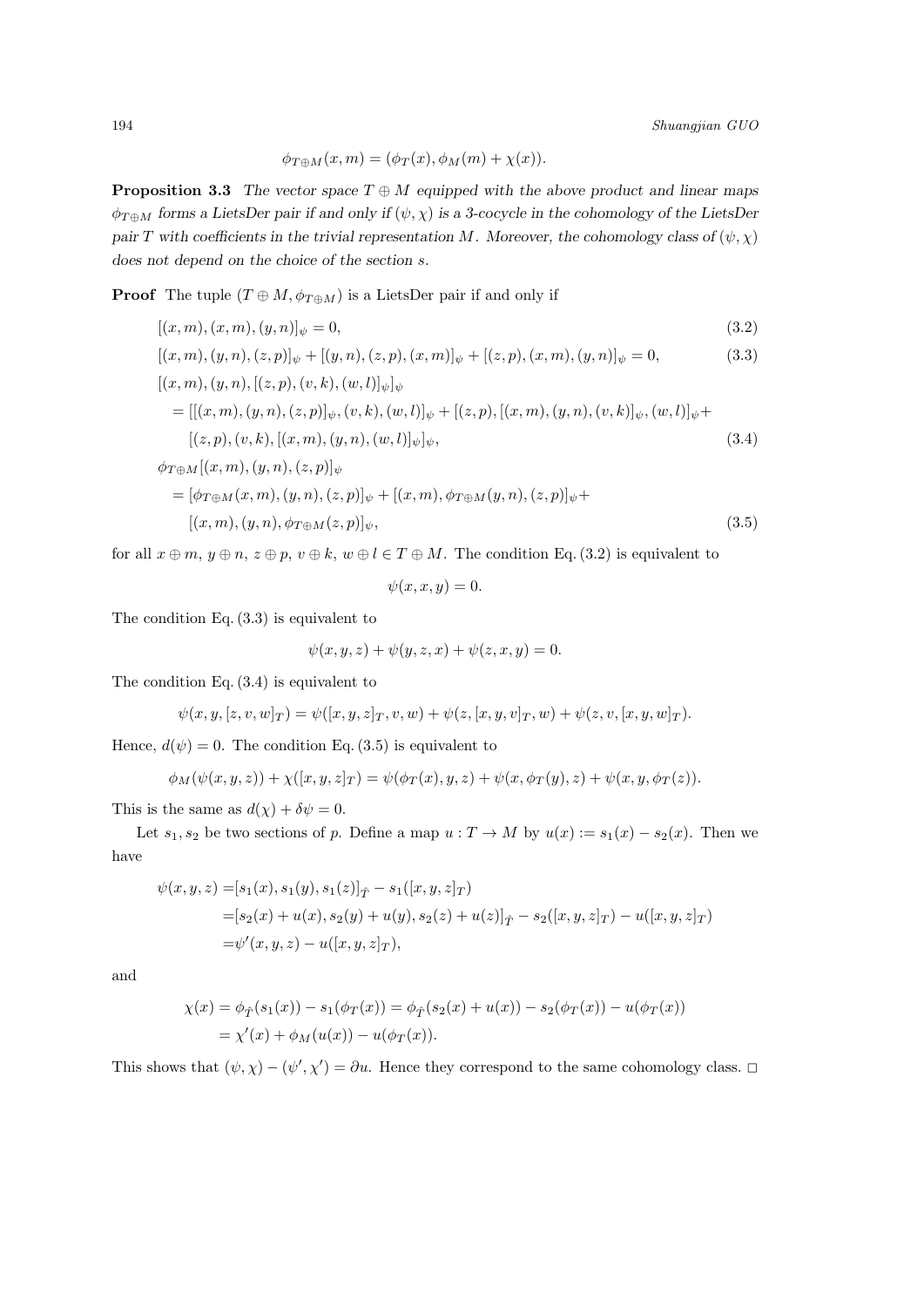**Theorem 3.4** *Let*  $(T, \phi_T)$  *be a LietsDer pair and*  $(M, \phi_M)$  *be an abelian LietsDer pair. Then the isomorphism classes of central extensions of T by M are classified by the cohomology group*  $H^3_{\text{LietsDer}}(T, M)$ .

**Proof** Let  $(\hat{T}, \phi_{\hat{T}})$  and  $(\hat{T}', \phi_{\hat{T'}})$  be two isomorphic central extensions and the isomorphism is given by  $\eta : \hat{T} \to \hat{T}'$ . Let  $s : T \to \hat{T}$  be a section of  $p$ . Then

$$
p' \circ (\eta \circ s) = (p' \circ \eta) \circ s = p \circ s = Id_T.
$$

This shows that  $s' := \eta \circ s$  is a section of  $p'$ . Since  $\eta$  is a morphism of LietsDer pairs, we have  $\eta|_M = Id_M$ . Thus,

$$
\psi'(x, y) = [s'(x), s'(y), s'(z)]_{\hat{T}} - s'([x, y, z]_{T})
$$
  
=  $\eta([s(x), s(y), s(z)]_{\hat{T}} - [x, y, z]_{T}) = \psi(x, y, z),$ 

and

$$
\chi'(x) = \phi^{\hat{T}'}(s'(x)) - s'(\phi_T(x)) = \phi_{\hat{T}'}(\eta \circ s(x)) - \eta \circ s(\phi_T(x))
$$
  
=  $\phi_{\hat{T}}(s(x)) - s(\phi_T(x)) = \chi(x).$ 

Therefore, isomorphic central extensions give rise to same 3-cocycle, hence, correspond to same element in  $H^3_{\text{LietsDer}}(T, M)$ .

Conversely, let  $(\psi, \chi)$  and  $(\psi', \chi')$  be two cohomologous 3-cocycles. Therefore, there exists a map  $v: T \to M$  such that

$$
(\psi, \chi) - (\psi', \chi') = \partial v.
$$

The LietsDer pair structures on  $T \oplus M$  corresponding to the above 3-cocycles are isomorphic via the map  $\eta: T \oplus M \to T \oplus M$  given by  $\eta(x,m) = (x, m + v(x))$ . Hence the proof is completed.  $\Box$ 

### **4. Deformations of LietsDer pairs**

In this section, we study formal one-parameter deformations of LietsDer pairs in which we deform both the Lie triple system bracket and the distinguished derivations.

Let  $(T, \phi_T)$  be a LietsDer pair. We denote the Lie triple system bracket on *T* by  $\mu$ , i.e.,  $\mu(x, y, z) = [x, y, z]_T$ , for all  $x, y, z \in T$ . Consider the space  $T[[t]]$  of formal power series in *t* with coefficients from *T*. Then *T*[[*t*]] is an  $\mathbb{F}[[t]]$ -module.

A formal one-parameter deformation of the LietsDer pair  $(T, \phi_T)$  consists of formal power series

$$
\mu_t = \sum_{i=0}^{\infty} t^i \mu_i \in \text{Hom}(T^{\otimes 3}, T)[[t]] \text{ with } \mu_0 = \mu,
$$
  

$$
\phi_t = \sum_{i=0}^{\infty} t^i \phi_i \in \text{Hom}(T, T)[[t]] \text{ with } \phi_0 = \phi_T,
$$

such that *T*[[*t*]] together with the bracket  $\mu_t$  forms a Lie triple system over  $\mathbb{F}[[t]]$  and  $\phi_t$  is a derivation on this Lie triple system.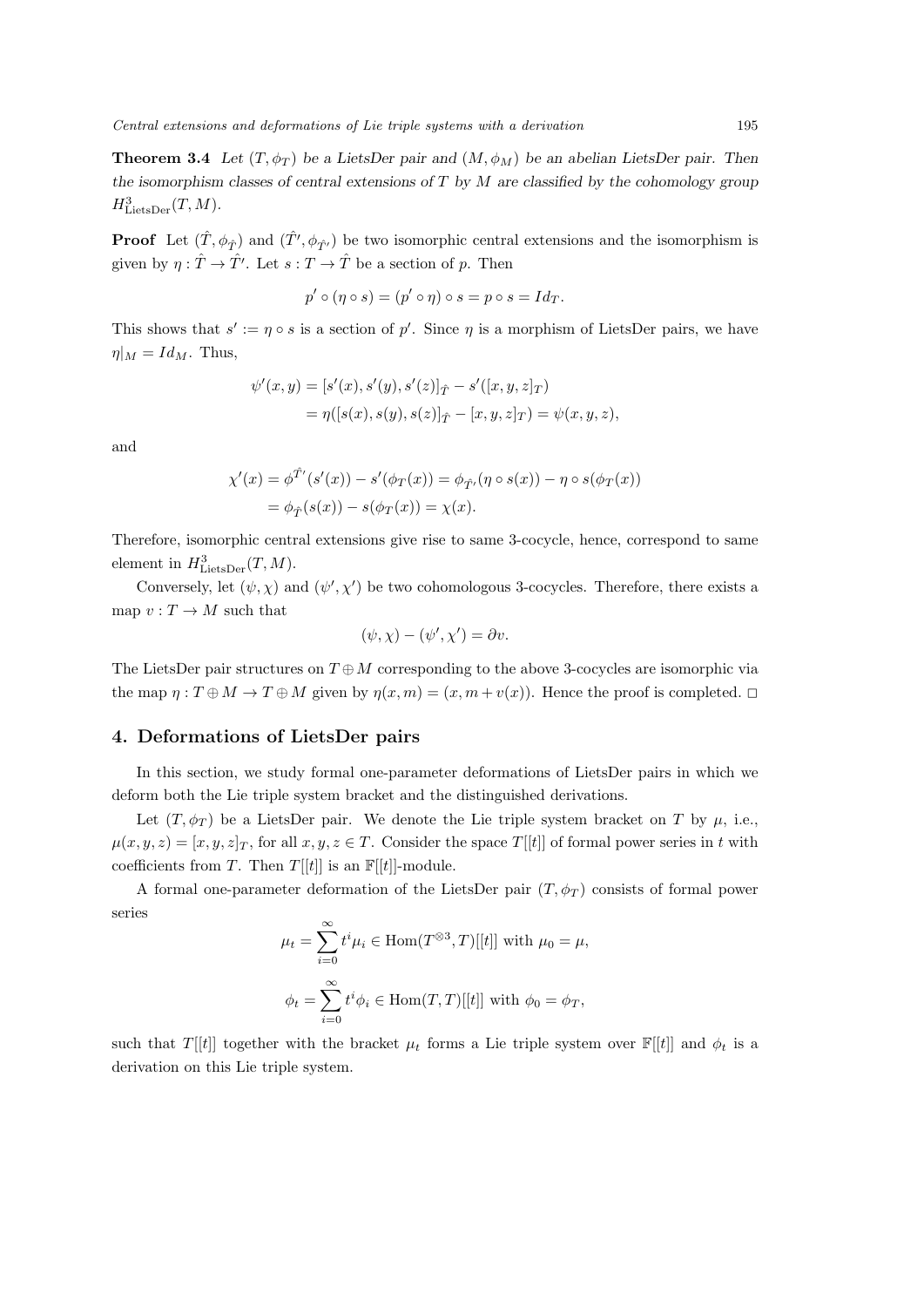Therefore, in a formal one-parameter deformation of LietsDer pair, the following relations hold:

$$
\mu_t(x, x, y) = 0,\tag{4.1}
$$

$$
\mu_t(x, y, z) + \mu_t(y, z, x) + \mu_t(z, x, y) = 0,\tag{4.2}
$$

$$
\mu_t(x, y, \mu_t(z, v, w)) = \mu_t(\mu_t(x, y, z), v, w) + \mu_t(z, \mu_t(x, y, v), w) + \mu_t(z, v, \mu_t(x, y, w)), \quad (4.3)
$$

$$
\phi_t(\mu_t(x, y, z)) = \mu_t(\phi_t(x), y, z) + \mu_t(x, \phi_t(y), z) + \mu_t(x, y, \phi_t(z)).
$$
\n(4.4)

Conditions Eqs.  $(4.1)$  and  $(4.2)$  are equivalent to the following equations:

$$
\mu_n(x, x, y) = 0,\n\mu_n(x, y, z) + \mu_n(y, z, x) + \mu_n(z, x, y) = 0
$$

respectively, for  $n = 0, 1, 2, \ldots$  Conditions Eqs. (4.3) and (4.4) are equivalent to the following equations:

$$
\sum_{i+j=n} \mu_i(x, y, \mu_j(z, v, w))
$$
\n
$$
= \sum_{i+j=n} \mu_i(\mu_j(x, y, z), v, w) + \mu_i(z, \mu_j(x, y, v), w) + \mu_i(z, v, \mu_j(x, y, w)),
$$
\n
$$
\sum_{i+j=n} \phi_i(\mu_j(x, y, z)) = \sum_{i+j=n} \mu_i(\phi_j(x), y, z) + \mu_i(x, \phi_j(y), z) + \mu_i(x, y, \phi_j(z)).
$$

All the identities hold for  $n = 0$  as  $(T, \phi_T)$  is a LietsDer pair. For  $n = 1$ , we have

$$
\mu_1(x, y, [z, v, w]_T) + [x, y, \mu_1(z, v, w)]_T \n= \mu_1([x, y, z]_T, v, w) + [\mu_1(x, y, z), v, w]_T + [z, \mu_1(x, y, v), w]_T + \n\mu_1(z, [x, y, v]_T, w) + [z, v, \mu_1(x, y, w)]_T + \mu_1(z, v, [x, y, w]_T), \n\phi_1([x, y, z]_T) + \phi_T(\mu_1(x, y, z)) \n= \mu_1(\phi_T(x), y, z) + [\phi_1(x), y, z]_T + \mu_1(x, \phi_T(y), z) + [x, \phi_1(y), z]_T + \n\mu_1(x, y, \phi_T(z)) + [x, y, \phi_1(z)]_T.
$$
\n(4.6)

The condition Eq. (4.5) is equivalent to  $d(\mu_1) = 0$  whereas the condition Eq. (4.6) is equivalent to  $d(\phi_1) + \delta(\mu_1) = 0$ . Therefore, we have

$$
\partial(\mu_1, \phi_1) = 0.
$$

Hence, we have the following.

**Proposition 4.1** *Let*  $(\mu_t, \phi_t)$  *be a formal one-parameter deformation of a LietsDer pair*  $(T, \phi_T)$ *. Then the linear term*  $(\mu_1, \phi_1)$  *is a 3-cocycle in the cohomology of the LietsDer pair T with coefficients in itself.*

The 3-cocycle  $(\mu_1, \phi_1)$  is called the infinitesimal of the deformation. In particular, if  $(\mu_1, \phi_1)$  =  $\dots = (\mu_{n-1}, \phi_{n-1}) = 0$  and  $(\mu_n, \phi_n)$  is non-zero, then  $(\mu_n, \phi_n)$  is a 3-cocycle.

Next we define a notion of equivalence between formal deformations of LietsDer pairs.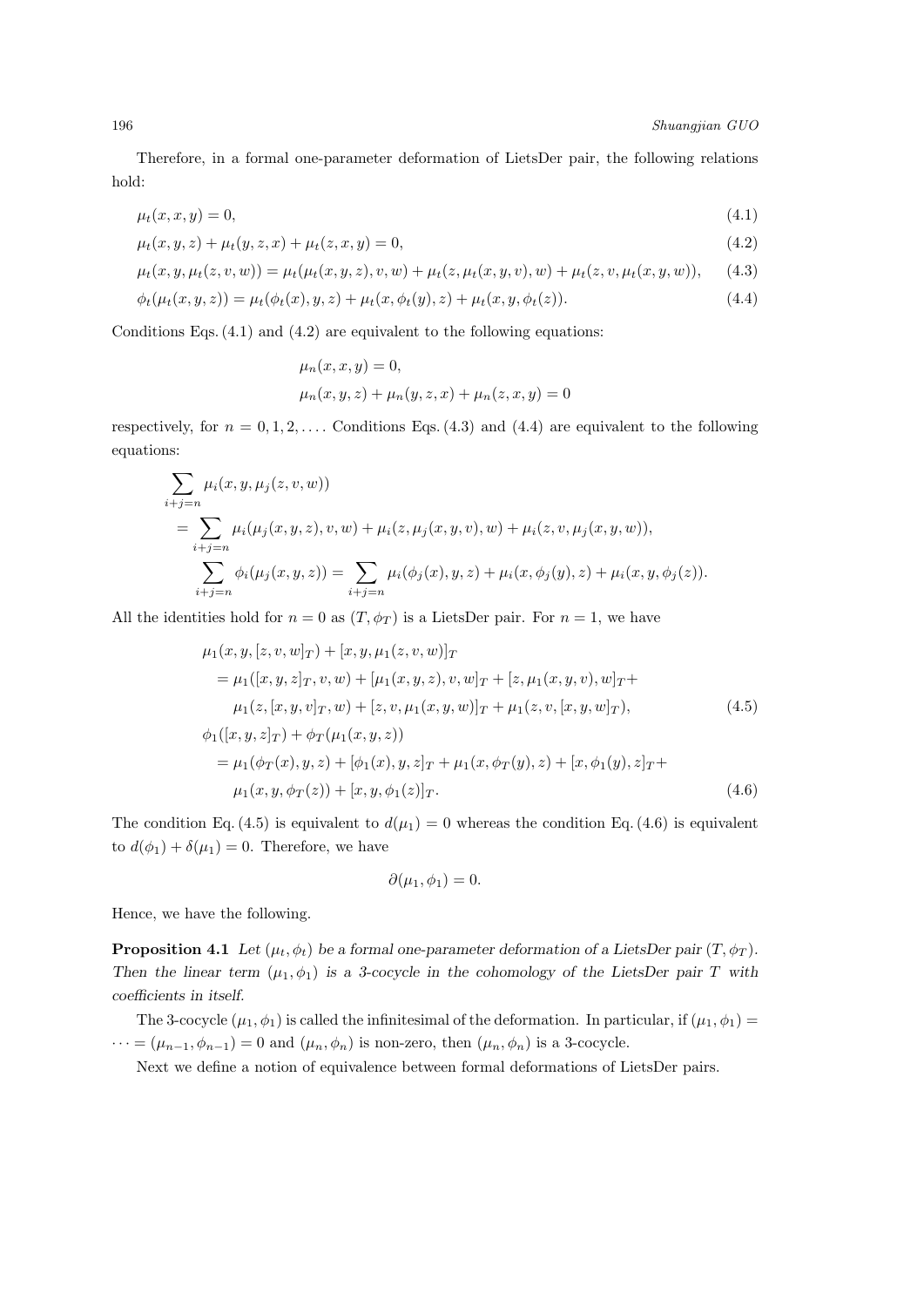**Definition 4.2** *Two deformations*  $(\mu_t, \phi_t)$  *and*  $(\mu'_t, \phi'_t)$  *of a LietsDer pair*  $(T, \phi_T)$  *are said to be equivalent if there exists a formal isomorphism*  $\Phi_t = \sum_{i=0}^{\infty} t^i \Phi_i : T[[t]] \to T[[t]]$  with  $\Phi_0 = Id_T$ *such that*

$$
\Phi_t \circ \mu_t = \mu'_t \circ (\Phi_t \otimes \Phi_t \otimes \Phi_t), \quad \Phi_t \circ \phi_t = \phi'_t \circ \Phi_t.
$$

By equating coefficients of *t <sup>n</sup>*, we get

$$
\sum_{i+j=n} \Phi_i \circ \mu_j = \sum_{p+q+r+l=n} \mu'_p \circ (\Phi_q \otimes \Phi_r \otimes \Phi_l),
$$

$$
\sum_{i+j=n} \phi'_i \circ \Phi_j = \sum_{p+q=n} \Phi_p \circ \phi_q.
$$

The above identities hold for  $n = 0$ , for  $n = 1$ , we obtain

$$
\mu_1 + \Phi_1 \circ \mu = \mu_1' + \mu \circ (\Phi_1 \otimes Id \otimes Id) + \mu \circ (Id \otimes Id \otimes \Phi_1) + \mu \circ (Id \otimes \Phi_1 \otimes Id), \tag{4.7}
$$

$$
\phi_T \circ \Phi_1 + \phi'_1 = \phi_1 + \Phi_1 \circ \phi_T. \tag{4.8}
$$

These two identities together imply that

$$
(\mu_1, \phi_1) - (\mu'_1, \phi'_1) = \partial \Phi_1.
$$

Thus, we have the following.

**Proposition 4.3** *The infinitesimals corresponding to equivalent deformations are cohomologous. Hence, they correspond to the same cohomology class.*

**Definition 4.4** *A deformation* ( $\mu_t$ ,  $\phi_t$ ) *of a LietsDer pair is said to be trivial if it is equivalent to the undeformed deformation*  $(\mu'_{t} = \mu, \phi'_{t} = \phi_{T})$ *.* 

**Definition 4.5** *A LietsDer pair*  $(T, \phi_T)$  *is called analytically rigid, if every 1-parameter formal deformation*  $\mu_t$  *is trivial.* 

**Theorem 4.6** *If*  $H_{\text{LietsDer}}^3(T, T) = 0$ *, then every formal deformation of the LietsDer pair*  $(T, \phi_T)$ *is trivial.*

**Proof** Let  $(\mu_t, \phi_t)$  be a deformation of the LietsDer pair  $(T, \phi_T)$ . Then by Proposition 4.1, the linear term  $(\mu_1, \phi_1)$  is a 3-cocycle. Therefore,  $(\mu_1, \phi_1) = \partial \Phi_1$  for some  $\Phi_1 \in C^1_{\text{LietsDer}}(T, T) =$  $Hom(T, T)$ .

We set  $\Phi_t = Id_T + t\Phi_1 : T[[t]] \to T[[t]]$  and define

$$
\mu'_t = \Phi_t^{-1} \circ \mu_t \circ (\Phi_t \otimes \Phi_t \otimes \Phi_t), \quad \phi'_t = \Phi_t^{-1} \circ \phi_t \circ \Phi_t.
$$
\n(4.9)

By definition,  $(\mu'_t, \phi'_t)$  is equivalent to  $(\mu_t, \phi_t)$ . Moreover, it follows from Eq. (4.9) that

$$
\mu'_t = \mu + t^2 \mu'_2 + \cdots
$$
 and  $\phi'_t = \phi_T + t^2 \phi'_2 + \cdots$ .

In other words, the linear terms vanish. By repeating this argument, we conclude the result.  $\Box$ 

**Acknowledgements** The author is grateful to the referees for carefully reading the manuscript and for many valuable comments which largely improved the article.